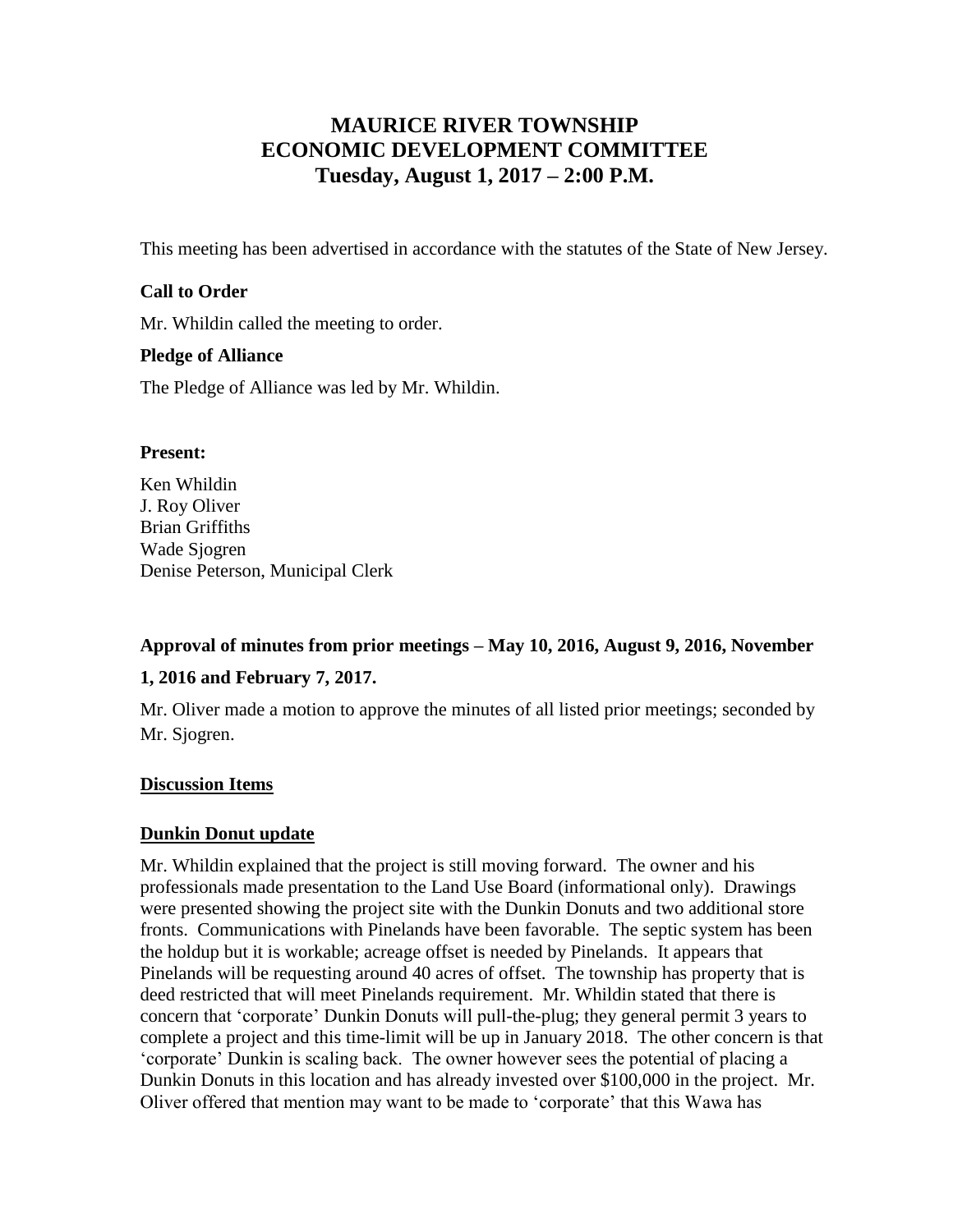consistently been ranked #1 or #2 in profits for many years. Mr. Whildin added that Pinelands is requesting a 700 gallon a day septic system; the owner has stated that he checked his other locations and they never use 700 gallons a day. At this time it is unknown 'what' will be located in the other two store fronts. Mr. Sjogren suggested that the owner get septic approval ASAP as with the November election regulations may change.

#### **Redevelopment Zone**

The Redevelopment zoning was done to streamline the Dunkin Donuts project and the requested offset request by Pinelands. A letter was received from NJDCA approving.

## **CCIA Assistance**

Mr. Whildin explained that CCIA is starting a program to identify sites for potential businesses in all municipalities and there is potential for businesses to be located here. This is a good step in the right direction. Mr. Whildin added that CDC is working on a similar project. The township will need to look at properties available and zoned for business. Mr. Whildin is meeting with CDC to discuss. For the CCIA the information there is a website and the contact information will be combined for CCIA and CDC for the advertised sites.

#### **Prospecting letters**

Mr. Whildin stated that Tony suggested waiting until the groundbreaking on Dunkin Donuts. Mr. Whildin asked the EDC members present for suggestions of businesses they would like to see in the township. Mr. Whildin read a list of suggestions already received which included a Dollar store of some kind, and a hardware store (Ace Hardware). Suggestions from EDC members were an Aldi's, aquaculture. Mr. Sjogren added that recently inquiry was made regarding a salmon processing location; aquaculture and food processing. It was discussed that one of the downfalls Maurice River Township has is the lack of city water and septic.

It was briefly discussed that the Matts Landing Marina swap is ongoing.

## **ACE Energy Discounts For Growing Enterprises**

ACE program to provide discounts to new and expanding businesses at a rate up to 20% for 5 years. Copies of brochures and applications were provided to the members present.

#### **Comments:**

Mr. Griffiths asked about the DeCarlo lots and history. Mr. Oliver provided a synopsis of the many sites that were sold by DeCarlo and that most are located in Pinelands. The